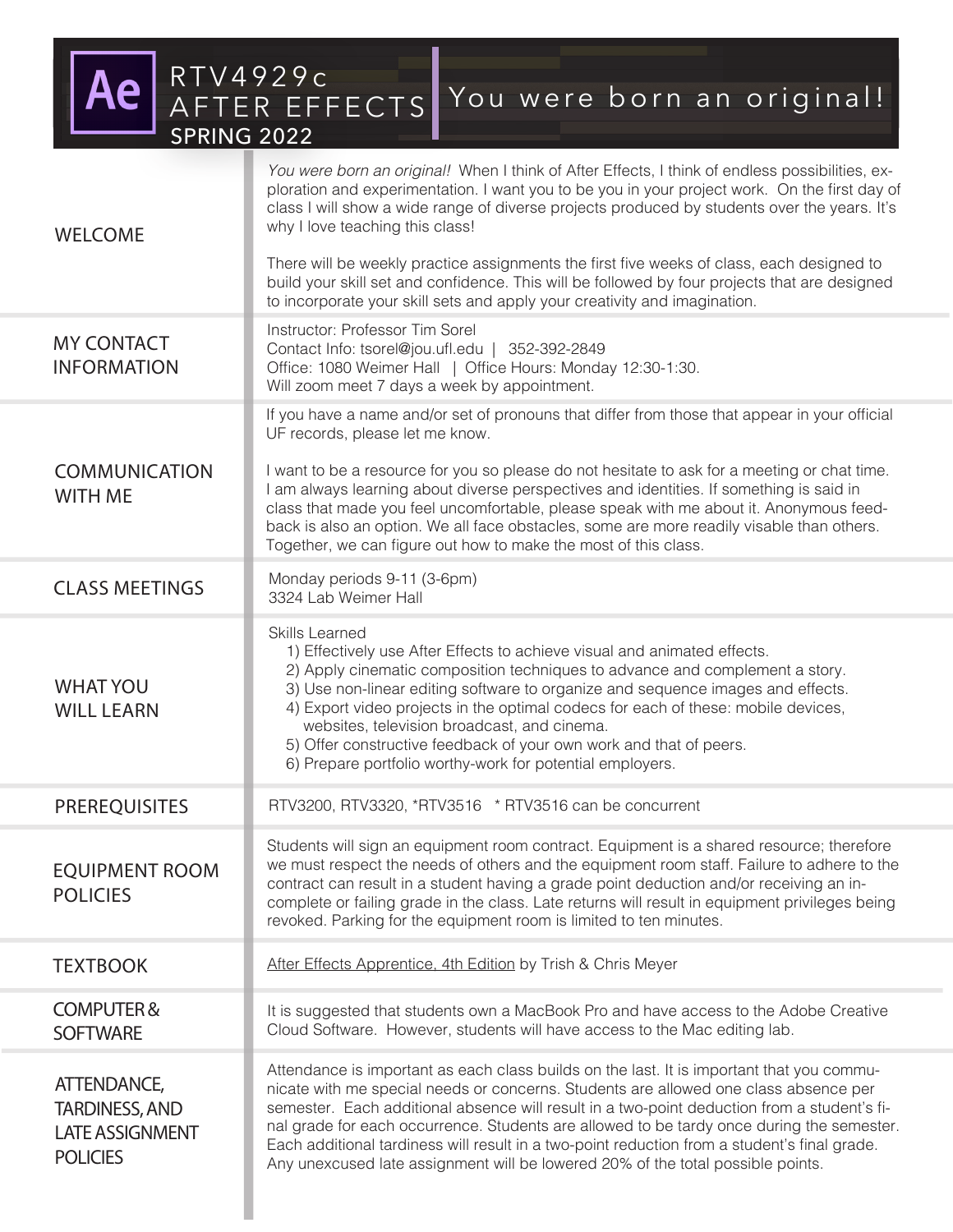### STUDENTS WITH DISABILITIES

Students requesting classroom accommodation must first register with the Dean of Students Office. The Dean of Students Office will provide documentation to the student who must then provide this documentation to the Instructor when requesting accommodation.

#### UF HONOR CODE

UF students are bound by The Honor Pledge which states, "We, the members of the University of Florida community, pledge to hold ourselves and our peers to the highest standards of honor and integrity by abiding by the Honor Code. On all work submitted for credit by students at the University of Florida, the following pledge is either required or implied: "On my honor, I have neither given nor received unauthorized aid in doing this assignment."

The Honor Code (http://www.dso.ufl.edu/sccr/process/student-conduct-honor-code/) specifies a number of behaviors that are in violation of this code and the possible sanctions. Furthermore, you are obligated to report any condition that facilitates academic misconduct to appropriate personnel.

### HELP WITH COPING

The UF Counseling and Wellness Center is a terrific, free resource for any student who could use help managing stress or coping with life. The center, at 3190 Radio Road on campus, is open for appointments and emergency walk-ins from 8 a.m. to 5 p.m. Monday through Friday. To make an appointment or receive after-hours assistance, call 352-392-1575.

### COURSE EVALUATIONS

Students are expected to provide professional and respectful feedback on the quality of instruction in this course by completing course evaluations online via GatorEvals. Guidance on how to give feedback in a professional and respectful manner is available at https://gatorevals.aa.ufl.edu/students/. Students will be notified when the evaluation period opens, and can complete evaluations through the email they receive from GatorEvals, in their Canvas course menu under GatorEvals, or via **https://ufl.** bluera.com/ufl/. Summaries of course evaluation results are available to students at https://gatorevals. aa.ufl.edu/public-results/ ,

### IN CLASS RECORDING

Students are allowed to record video or audio of class lectures. However, the purposes for which these recordings may be used are strictly controlled. The only allowable purposes are (1) for personal educational use, (2) in connection with a complaint to the university, or (3) as evidence in, or in preparation for, a criminal or civil proceeding. All other purposes are prohibited. Specifically, students may not publish recorded lectures without the written consent of the instructor.

A "class lecture" is an educational presentation intended to inform or teach enrolled students about a particular subject, including any instructor-led discussions that form part of the presentation, and delivered by any instructor hired or appointed by the University, or by a guest instructor, as part of a University of Florida course. A class lecture does not include lab sessions, student presentations, clinical presentations such as patient history, academic exercises involving solely student participation, assessments (quizzes, tests, exams), field trips, private conversations between students in the class or between a student and the faculty or lecturer during a class session.

Publication without permission of the instructor is prohibited. To "publish" means to share, transmit, circulate, distribute, or provide access to a recording, regardless of format or medium, to another person (or persons), including but not limited to another student within the same class section. Additionally, a recording, or transcript of a recording, is considered published if it is posted on or uploaded to, in whole or in part, any media platform, including but not limited to social media, book, magazine, newspaper, leaflet, or third party note/tutoring services. A student who publishes a recording withoutwritten consent may be subject to a civil cause of action instituted by a person injured by the publication and/or discipline under UF Regulation 4.040 Student Honor Code.

# **UNIVERSITY** POLICIES AND INFORMATION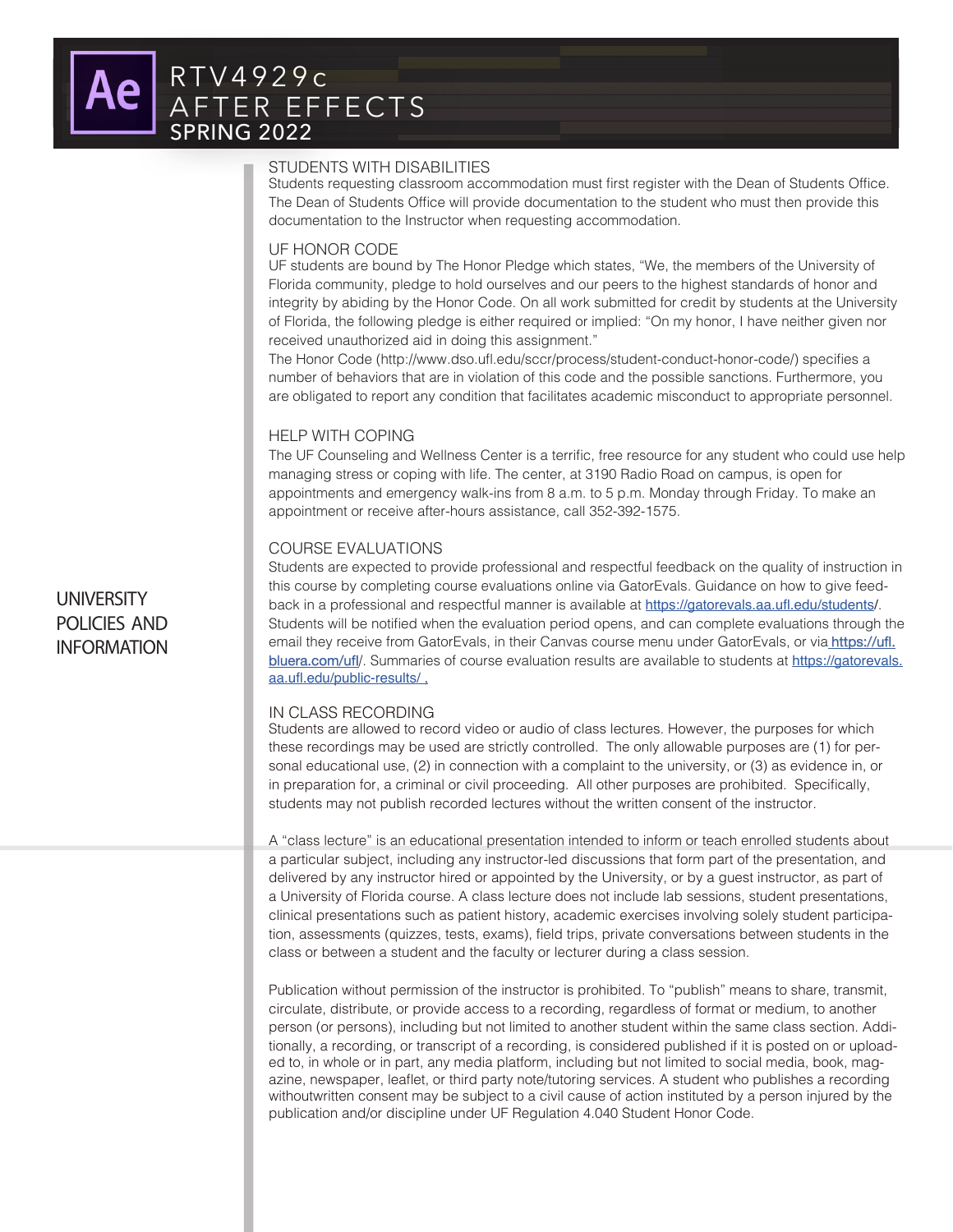

### GRADING SCALE

### 94pts or higher  $= A$  $90-93$ pts  $= A$ - $88-89$ pts  $= B +$  $84-87$ pts  $= B$  $80-83$ pts  $= B$ - $78-79$ pts  $= C +$  $74 - 77$ pts = C<br> $70 - 73$ pts = C- $70 - 73$ pts  $= C$ - 65-69pts = D  $64pts$  or below  $= E$

# **PRACTICE ASSIGNMENTS**

ASSIGNMENTS, PROJECTS, & GRADING

# **This course uses Canvas for practice assignments de- scriptions, video examples and grading rubrics.**

All homework assignments are posted on canvas with a due date. HW is to be rendered as h.264 mp4 or ProResLT and uploaded to Canvas. Late homework is not accepted and will be graded as a zero.

All homework assignments and due dates are posted on Canvas.

Practice assignments ................................................. 35 PTS Stills Project ................................................................ 15 PTS End Tag/Logo ............................................................. 10 PTS Kinetic Typography .................................................... 15 PTS Visual Effects .......... ................................................... 25 PTS

# PROJECT **DESCRIPTIONS**

# **This course uses Canvas for extended project decriptions, video examples and grading rubrics. Below is a brief description of projects.**

### **STILL PHOTO PROJECT- SHOW OPEN OR PROMO**

TRT :40- 2:00

Using Photoshop, AE, and Premiere, students will create a show open your favorite tv show- Layered PSD's, 3D camera moves, 3D lighting effects are expected. Students should use 40 or more photos in this project.

## **ANIMATED END TAG LOGO PROJECT**

 $TRT \cdot 0.5 - 10$ 

Students will pick one "client": a network, a show, product or service to build an animated brand logo.

### **VISUAL EFFECTS PROJECT**

Visual effects for film and tv are widely used to create mayhem and destruction making audiences believe something devastating is happening within the story. Sci-Fi and futuristic films often times add holographic screens and characters using visual effect. There are three options for this project as decribed on Canvas.

### **KINETIC TYPOGRAPHY PROJECT**

TRT 2:00 – 5:00 Students will build a motion typography project paced to a favorite song, monologue or movie dialogue. Sound effects, Photoshop elements and more can be added to this.